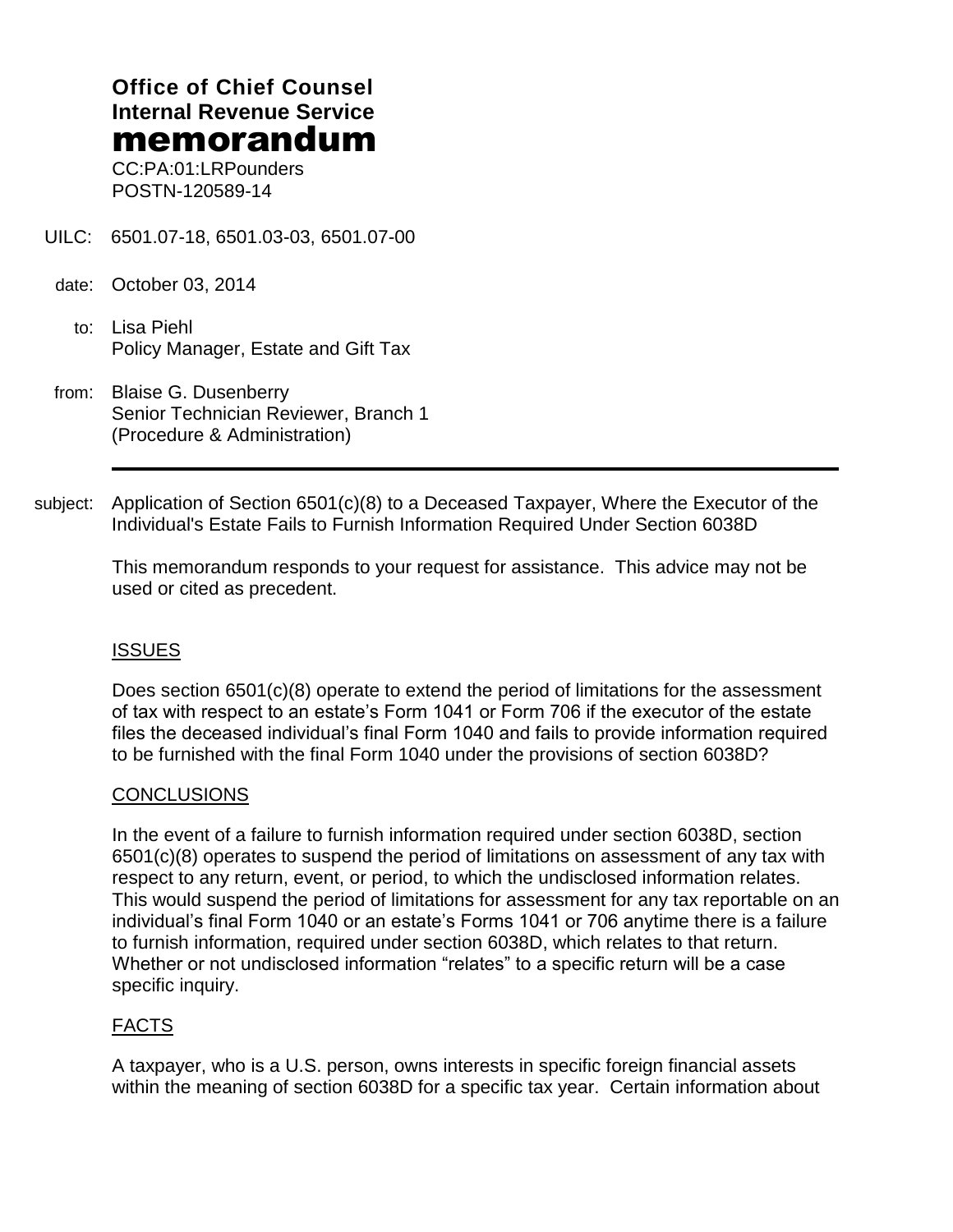these assets must be reported on a Form 8938 attached to the taxpayer's income tax return for the year at issue in accordance with section 6038D as well as the associated regulations, Forms, and Instructions. During the tax year for which this information is required to be reported, the taxpayer dies leaving gross assets sufficient to necessitate the filing of an estate tax return, Form 706.

Generally, the executor or administrator of the estate of a decedent, or other person charged with the property of a decedent, shall make the return of income required in respect of such decedent. See Treas. Reg. § 1.6012-3(b)(1). For the decedent's taxable year which ends with the date of his death, the return shall cover the period during which he was alive." Id. Along with filing the returns for the short tax year of the taxpayer on a Form 1040, the reporting rules also typically require the executor or administrator to file necessary returns on behalf of the individual's estate. See I.R.C. § 6018; Treas. Reg. § 20.6018-2.

Here, as in many instances, the same person, the executor of the estate, filed the required returns on behalf of both the deceased individual, and the estate. This filing requirement included reporting of certain foreign assets under section 6038D. While the executor filed the taxpayer's Form 1040, he did not furnish the information required to be attached to that return under section 6038D. The executor also filed the estate's Forms 1041 and 706 as required. The executor failed to include the foreign assets on the Form 706 as a part of the gross estate. The executor also omitted income from the foreign assets on the taxpayer's final Form 1040 and the estate's Form 1041. The ordinary three-year assessment period has closed on each of these returns.

### LAW AND ANALYSIS

Congress has provided several disincentives for failures to furnish information required to be reported under section 6038D (among other similar provisions). This includes significant penalties, penalty enhancements, and the extension of the applicable period of limitations to assess tax. See e.g., I.R.C. §§ 6038D(d), 6662(j), and 6501(c)(8).

### Section 6501(c)(8) provides that:

In the case of any information which is required to be reported to the Secretary pursuant to an election under section 1295(b) or under section 1298(f), 6038, 6038A, 6038B, 6038D, 6046, 6046A, or 6048, the time for assessment of any tax imposed by this title with respect to any tax return, event, or period to which such information relates shall not expire before the date which is 3 years after the date on which the Secretary is furnished the information required to be reported under such section.

The operative language provides that the period of limitations is suspended for the assessment of "any tax imposed by this title with respect to any tax return, event, or period to which such information relates." The phrase "any tax imposed by this title" is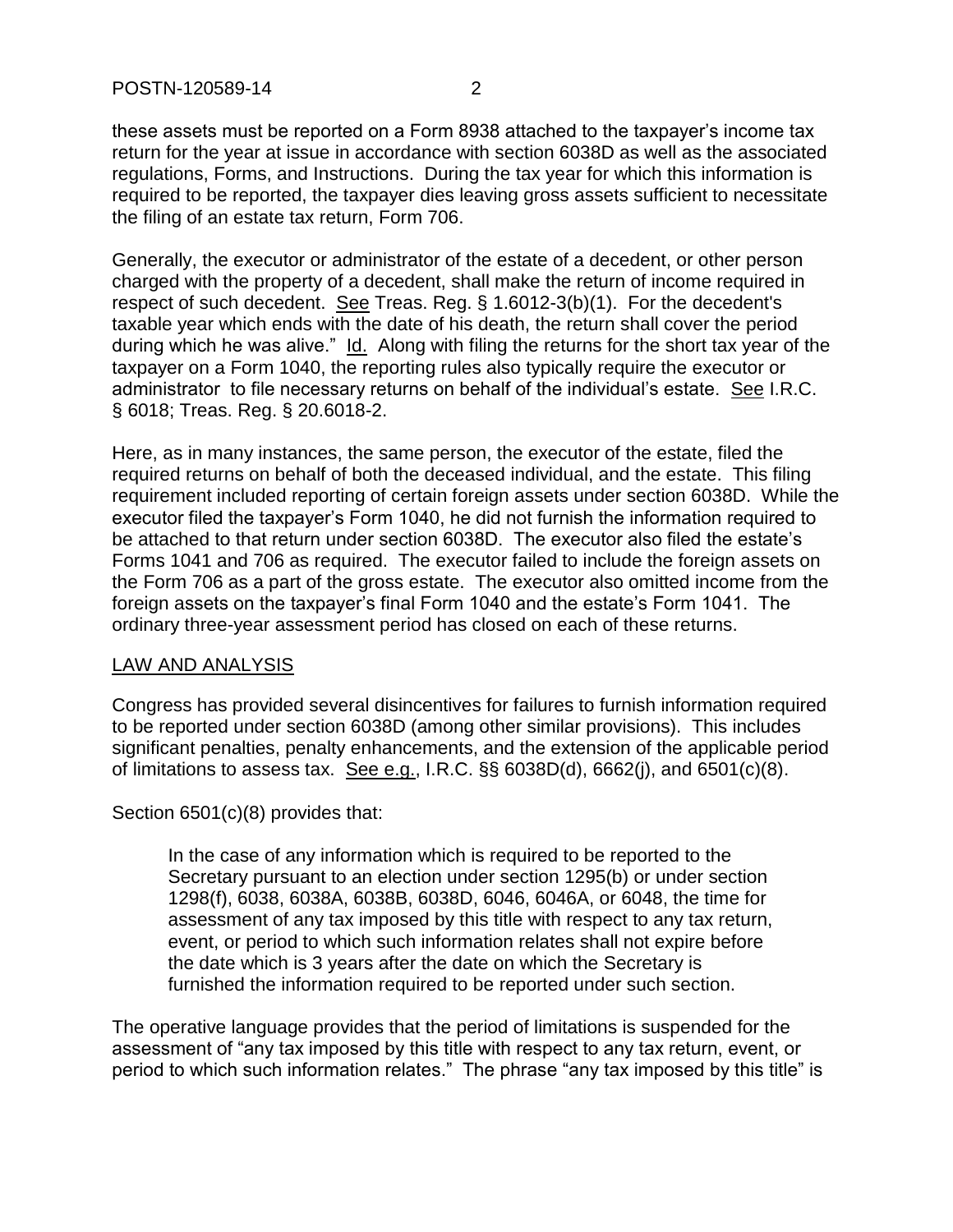$\overline{a}$ 

broad and as a general rule would include any income tax, estate tax, gift tax, or excise tax as well as any related interest or penalties. See I.R.C. §§ 6671, 6601(e)(1).

The phrase "with respect to any return, event, or period to which such information relates" is likewise very broad.<sup>1</sup> "Any return" should generally include, at the very least, any return which the Secretary requires to be filed by a taxpayer under the authority in chapter 61 of the Code. Similarly, any "event, or period" should be interpreted to include taxes resulting from a discrete transaction or event as well as any taxes arising with respect to a specific taxable period. This broad language is modified with the phrase "to which such information relates." Therefore in order to trigger the section 6501(c)(8) suspension, the unfurnished information must "relate" to the "return, event, or period" with respect to which the tax will be assessed.

Whether information "relates" to a specific "return, event, or period" will generally require a case-specific inquiry. However, in many cases, the failure of an executor to report a foreign financial asset, which is required to be reported under section 6038D (or any of the other listed provisions), will hold open the period of limitations on assessment of any tax required to be shown on the individual's Form 1040 or the estate's Form 1041 or Form 706, to the extent that the unfurnished information "relates" to such return.

In the facts provided, the executor filed a Form 1040 and a Form 1041, each of which omitted income derived from the foreign financial asset. Similarly, the executor filed a Form 706 which omitted the foreign financial asset from the gross estate. The information required to be reported under section 6038D would have helped the Service to identify each of these omitted items. At the very least, the information would have identifies a likely source of income, during the relevant time period, and assets held at or near the time of death. On these facts, it seems clear that the unfurnished information would relate to each of these three returns because it identified a source of income reportable on the Form 1040 and the Form 1041 and an item which should have been included in the gross estate on the Form 706.

It should also be noted that there is a reasonable cause defense under section 6501(c)(8). If the failure to furnish the required information is due to reasonable cause, and not to willful neglect, then the extension of the period of limitations is restricted to

<sup>&</sup>lt;sup>1</sup> This advice deals only with the application of the current version of section 6501(c)(8) (following the enactment of the HIRE Act which made several changes to the section effective March 18, 2010). This most recent amendment applies to returns filed after March 18, 2010, or returns filed on or before that date if the section 6501 period (determined without regard to such amendments) for assessment of such taxes had not expired as of that date. See §§ 513(c) and (d) of the Hiring Incentives to Restore Employment (HIRE) Act, Pub. L. No. 111-147, 124 Stat. 112 (2010). The addition of the phrase "tax return" in section 6501(c)(8) clarified that the extended period of limitations applies to a taxpayer's entire return and is not limited to the specific items to which the information that should have been reported relates. See THE STAFF OF THE JOINT COMMITTEE ON TAXATION, TECHNICAL EXPLANATION OF THE REVENUE PROVISIONS CONTAINED IN SENATE AMENDMENT 3310, THE HIRE ACT, UNDER CONSIDERATION IN THE SENATE, JCX-4-10 (February 23, 2010).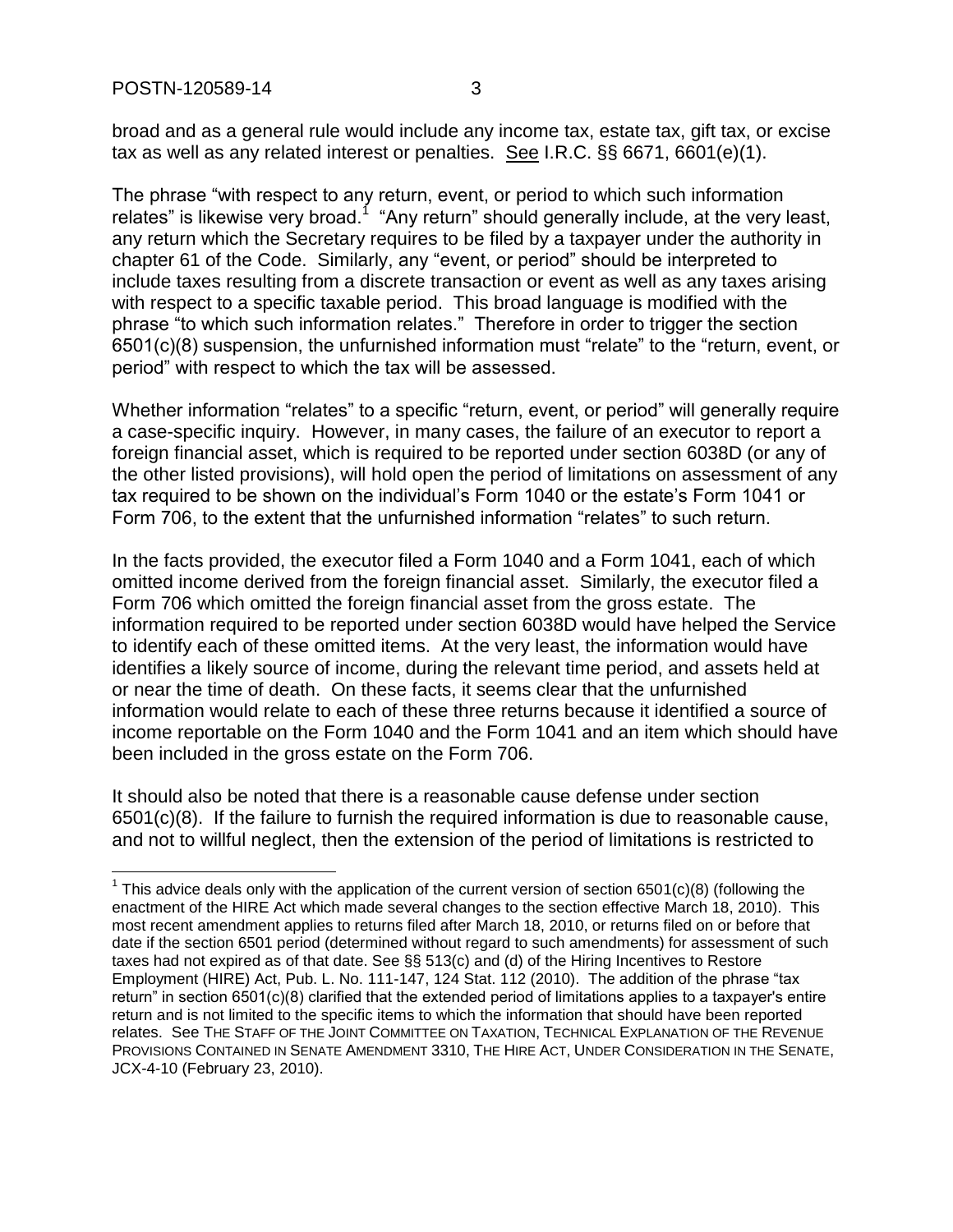$\overline{a}$ 

taxes resulting from adjustments to the item(s) to which the information relates (this limits the analysis to any "item" to which the information relates as opposed to any "return, event, or period"). In the case of reasonable cause, adjustments should only be made to unrelated items to the extent necessary to effectuate the adjustments made to related items.<sup>2</sup> Whether the unfurnished information relates to the item(s) at issue is a determination which will need to be made based on the circumstances of each case.

## CASE DEVELOPMENT, HAZARDS AND OTHER CONSIDERATIONS







 $2$  Generally, penalties related to or resulting from the unfurnished information or understatements related to the unfurnished information will be a "related" item. See JOINT COMMITTEE ON TAXATION, TECHNICAL EXPLANATION OF THE REVENUE PROVISIONS OF THE SENATE AMENDMENT TO THE HOUSE AMENDMENT TO THE SENATE AMENDMENT TO H.R. 1586, SCHEDULED FOR CONSIDERATION BY THE HOUSE OF REPRESENTATIVES ON AUGUST 10, 2010 (JCX-46-10) ("For this purpose, related items include (1) adjustments made to tax consequences claimed on the return with respect to the transaction that was subject of the information return, (2) adjustments to any item to the extent the item is affected by the transaction even if it is otherwise unrelated to the transaction, and (3) interest and penalties that are related to the transaction or the adjustments made to the tax consequences.").